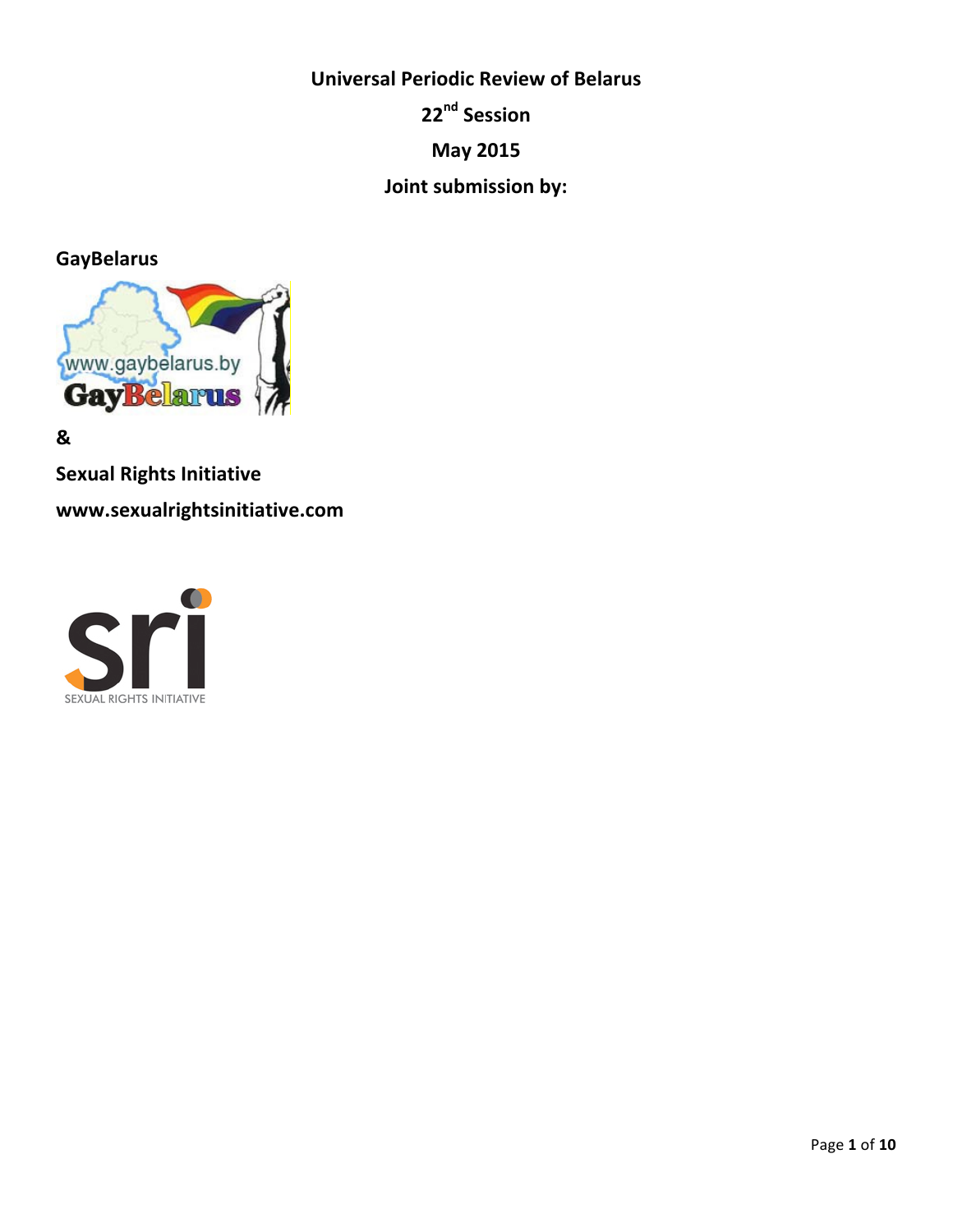Key Words: sexual orientation, gender identity and expression, SOGIE, gay, lesbian, bisexual, transgender, LGBT, freedom of association, freedom of assembly, torture and other **ill-treatment.**

# **Executive Summary**

1. The present joint submission, prepared by GayBelarus and the Sexual Rights Initiative<sup>i</sup> (SRI), focuses on developments in the situation of the human rights of lesbian, gay, bisexual and trangender (LGBT) persons in Belarus since the  $1^{st}$  cycle of the UPR. Section A summarizes progress and gaps in the implementation of recommendations from  $1^{st}$  cycle of UPR. Section B provides a background for the situation of human rights of LGBT persons in Belarus. Section C describes concerns related to restrictions on freedom of assembly and association, allegations of torture and ill-treatment and bias motivated violence. In section D, GayBelarus and SRI make a number of recommendations for action by the government in the areas of concern listed.

## A. Progress and gaps in the implementation of recommendations from 1<sup>st</sup> cycle of the UPR

2. In the 1<sup>st</sup> cycle of the UPR no specific recommendations were made to Belarus to address violations of the human rights of LGBT persons. In general, the concerns and recommendations made by the United Nations human rights mechanisms have, for the most part, neither been implemented nor followed up on. They" include shortcomings of rule of law institutions, lack of accountability for human rights violations and thus ensuing impunity.<sup>iii</sup> On 18 April 2013, in his report the Special Rapporteur on the situation of human rights in Belarus recommended that the government of Belarus "investigate promptly allegations of violent incidents perpetrated because of actual or perceived sexual orientation, and establish a system to record such incidents". $W$  However, the recommendation was ignored by the government of Belarus.

#### **B. Background**

- 3. Belarus was the third republic of the former USSR to abolish criminal sanctions for homosexuality in 1994, however, there have been no other efforts to ensure that legislation protects the rights of LGBT persons in Belarus. The currently effective legislation provides no protection to victims in cases of discrimination on the grounds of sexual orientation and/or gender identity and/or gender expression. While the Belarusian Constitution forbids discrimination,  $\theta$  sexual orientation, gender identity and gender expression are not on the list of social characteristics on the basis of which discrimination is legally prohibited.
- 4. LGBT persons in Belarus face very high levels of negative stereotyping and social prejudice, and these attitudes are supported at the highest level by President Lukashenka. In March 2012, following a statement by the German Foreign Minister, Guido Westerwelle, explaining that Germany was withdrawing its ambassador in protest at human rights violations in Belarus, Lukashenka retaliated: "When I heard him  $$ whoever he is, gay or lesbian – talking about dictatorship, I thought – it's better to be a dictator than gay."<sup>vi</sup> In March 2013, Lukashenka stated that he could not "forgive" homosexuality in men, and in April 2013 he stated, "We should not be forced to introduce same-sex marriages. This will not happen in the near future. That is for sure, when I am the president." In July 2013, Lukashenka condemned same-sex marriages as a "tragic sin of a general spiritual crisis and the Western world's blindness." $\mathrm{v}^{\mathrm{vii}}$
- 5. Amendments to the Criminal Code were adopted on 15 December 2005 (Law of the Republic of Belarus, no. 71-Z). These include provisions containing vague wording, which provides wide discretionary powers to the authorities allowing them to label activities of LGBT groups as illegal attempts to discredit or harm the Belarusian State. Some of these provisions are discussed here.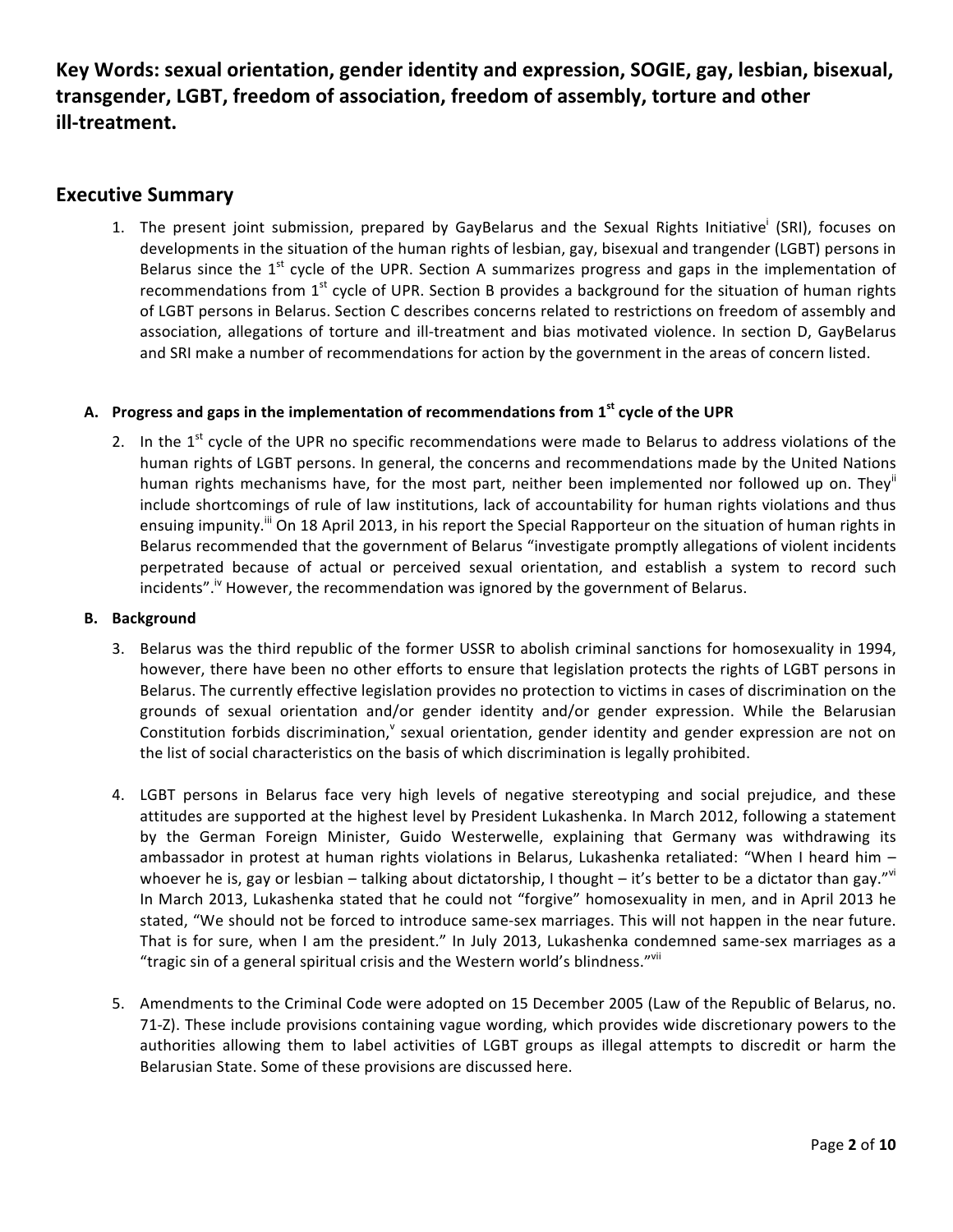- 6. Article 193-1 criminally persecutes the coordination of activities by an association or a foundation which has not been registered or has been suspended or liquidated. Bearing in mind that all Belarusian LGBT groups do not have any legal status, anyone who organizes such activities may face a fine and six months imprisonment, and in vaguely defined "serious cases" they can be subjected to a "restriction of freedom" for up to two years. Since 1999, the government of Belarus has been reluctant to register LGBT organizations.
- 7. Article 293-1 makes "training or other forms of preparation" for mass demonstrations, or financing such actions illegal, and punishable by imprisonment for up to six months, or a "restriction of freedom" for up to three years. Training or preparation of people for participation in group activities which "grossly violate public order," as well as the financing or material support of such activity, can also lead to a jail term of up to two years (Article 342).
- 8. Article 369-1 on "discrediting the Republic of Belarus" punishes those who provide "false information" to a foreign government or organization, which is interpreted to mean the misrepresentation of the political, economic, social, military or international situation of Belarus, its government agencies or the legal situation of its citizens. Such actions are punishable by six months in jail, or a "restriction of freedom" for up to two years.
- 9. The restrictive Law on Mass Events limits freedom of assembly and expression. The law requires demonstrators to apply for permission to local authorities and stipulates that public events cannot take place within 200 metres of underground stations and pedestrian crossings. It also requires organizers to take responsibility for public safety measures, as well as measures connected with medical services and cleaning up after the action, all of which they need to finance. As a result of these provisions, many applications for the holding of demonstrations have been turned down. Only one LGBT event has been sanctioned by the authorities of Belarus since 1999.
- 10. Currently there is a joint NGOs' initiative in Belarus to draft an anti-discrimination law that would help to deal with inequality in the society. The initiative is supported by different mainstream and LGBT organizations, though some of them are sceptical about the chance of such law to be adopted due to the hostile environment described above.<sup>viii</sup>
- 11. As a State party to the International Covenant on Civil and Political Rights (ICCPR) Belarus has an obligation to respect and ensure the rights of all those on its territory without discrimination on any of the grounds prohibited under international law, including gender identity, gender expression and sexual orientation. Furthermore as a State party to the UN Convention against Torture, Belarus has an obligation to prevent torture, or other cruel, inhuman or degrading treatment or punishment, and to ensure that allegations of torture and other ill-treatment are promptly, thoroughly and impartially investigated.

## **C. Situation of human rights of LGBT persons**

## *Restrictions on freedom of peaceful assembly*

- 12. State authorities frequently prevent and interrupt activities of LGBT initiatives. Since 1999, all applications for the holding of LGBT events (with only one exception in February 2011 in Minsk)<sup>ix</sup> have been turned down by the government and in many cases LGBT gatherings have been attacked by the police. From 2009 – 2013, GayBelarus has documented numerous violations of the right to peaceful assembly of LGBT persons. Some of these violations are discussed here.
- 13. On 12 February 2009, an application by a group of 20 people to hold a small public awareness action about LGBT issues was refused by the Homiel city administration. They said that the application did not include copies of contracts with the local police department, the health clinic and the waste disposal services to cover the expenses of ensuring public order, safety and for cleaning up after the action. A similar request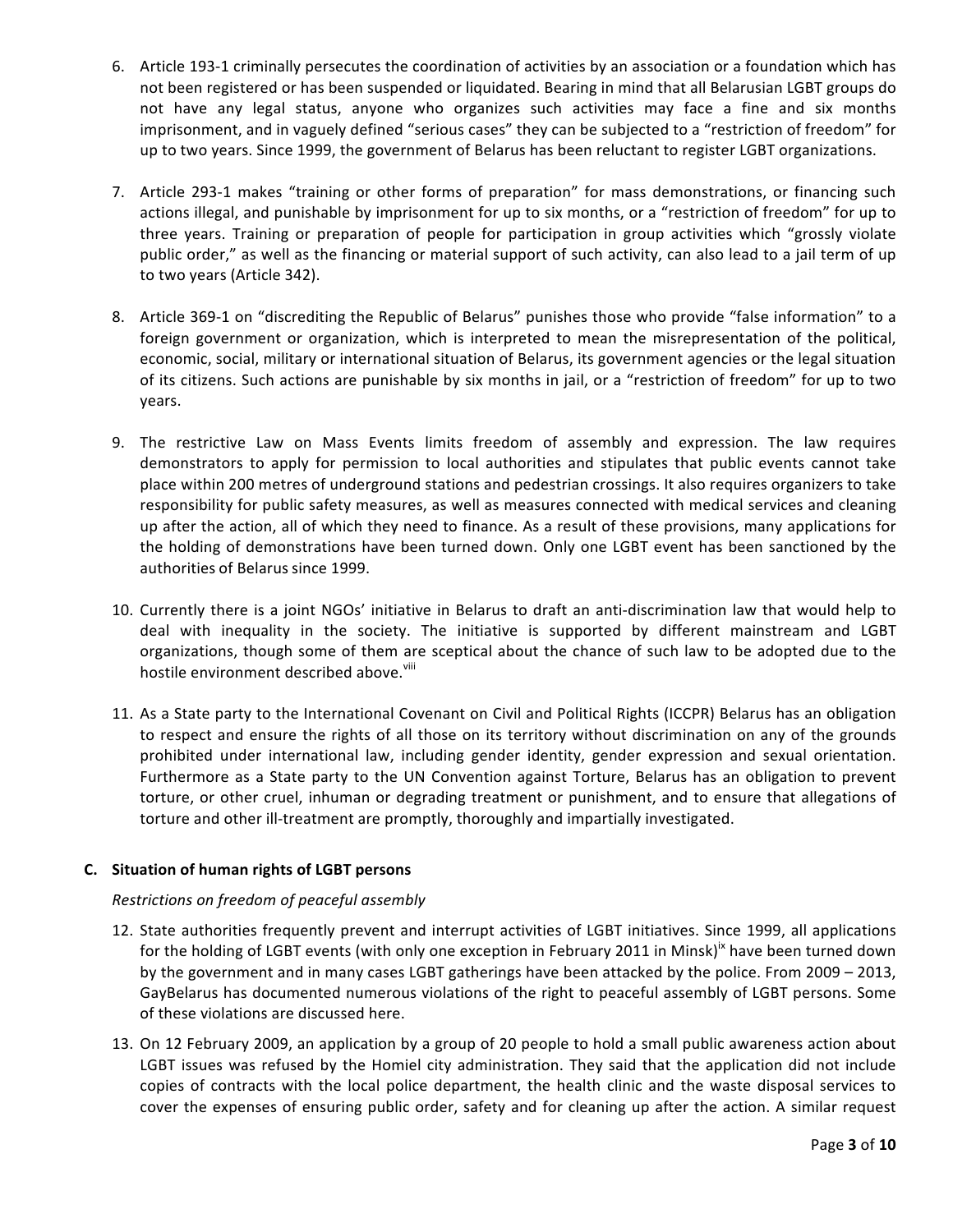submitted to the Minsk authorities was also denied.<sup>x</sup> Activists in Homiel appealed the city administration's decision to District Court. The Homiel District Court held that the application had been refused in accordance with the Law on Mass Events and turned down the appeal.<sup>xi</sup>

- 14. In December 2009, a court in Minsk fined LGBT activists, Alyaksandr Haharyn 105 000 rubles (\$35), Syarhey Androsenka 875 000 rubles (\$300) and Syarhey Pradzed 350 000 rubles (\$120) for participating in an unsanctioned protest in front of the Iranian embassy. The activists demonstrated to protest the use of capital punishment of LGBT persons in Iran. The Minsk City Court and the Supreme Court subsequently upheld these fines. On 21 June 2010, Androsenka and Pradzed filed individual communications to the UN Human Rights Committee complaining about violation of their right to freedom of assembly.<sup>xii</sup>
- 15. On 8 May 2010, the Minsk City Executive Committee refused permission for a march to celebrate Slavic Pride on 15 May because the proposed route was within 200 metres of an underground station and pedestrian crossings, which contravenes the Law on Mass Events. A group of demonstrators organized a peaceful march on 15 May regardless of the refusal. Five of the demonstrators were detained for three hours and another seven were detained over the weekend.<sup>xiii</sup> On 17 May, the detained activists were sentenced to fines.
- 16. On 11 October 2010, police in Minsk arrested the activist, Syarhey Pradzed for staging a one-man protest to mark International Coming Out Day. He was held in custody overnight, charged with violation of the Law on Mass Events and fined 700 000 rubles (\$235). Xiv
- 17. In April 2011, the Minsk City Executive Committee rejected applications from LGBT activists to hold a Day of Silence rally on the grounds that it would take place within 200 metres of an underground station and pedestrian crossings, which contravenes the Law on Mass Events.<sup>xv</sup>
- 18. In May 2011, the Minsk City Executive Committee denied an NGO, IDAHO Belarus the permission to hold an Equality Day Event coinciding with the International Day Against Homophobia and Transphobia (17 May), despite the Organising Committee submitting over a hundred applications suggesting different potential locations for a rally.<sup>xvi</sup> Authorities of Minsk cited traffic issues, repair work near the proposed locations and other technical problems as reasons for denying public events.
- 19. On 18 July 2011, a member of IDAHO Belarus, Natallya Pradzed held a one-woman protest in front of the Minsk City Executive Committee's headquarters, protesting against violations of human rights, abuse of power and the disrespectful actions of the police. She was arrested, charged with violation of Article 23.34-1 ("violation of the procedure of organization or holding of mass events") of the Code of Administrative Offences and detained for 10 days. The Moscow District Court found it appropriate to penalize Natallya Pradzed with administrative arrest bearing in mind her status as a student and lack of income.<sup>xvii</sup>
- 20. In October 2011, a request to hold a march for Minsk Pride on 22 October on the outskirts of Minsk was refused by the Minsk City Executive Committee on the grounds that the march would have passed within 50 metres of public buildings, which contravenes the Law on Mass Events. An appeal to the Moscow District Court in December was turned down.<sup>xviii</sup>
- 21. In May 2012, authorities of Minsk denied permission to hold public LGBT events planned for the International Day against Homophobia and Transphobia citing technical reasons and repair work near the proposed locations as reasons for denying the protest. These included a picket in front of the Belarusian People's Front headquarters, as well as pickets of LGBT activists on Nyamiha and Bangalore Squares. Xix
- 22. In October 2012, the Minsk City Executive Committee refused to allow a public protest in front of the Ukrainian Embassy in Belarus citing violation of Articles 5 and 9 of the Law on Mass Events. An activist from Amnesty International Belarus had applied for permission to picket the Embassy of Ukraine under the slogan "No law #8711", which refers to the bill intended to ban 'homosexual propaganda' in Ukraine.<sup>xx</sup>
- 23. In October 2012, a request to hold a Minsk Pride march was turned down on the grounds that the local authorities were planning an event at the same time and place.<sup>XXI</sup>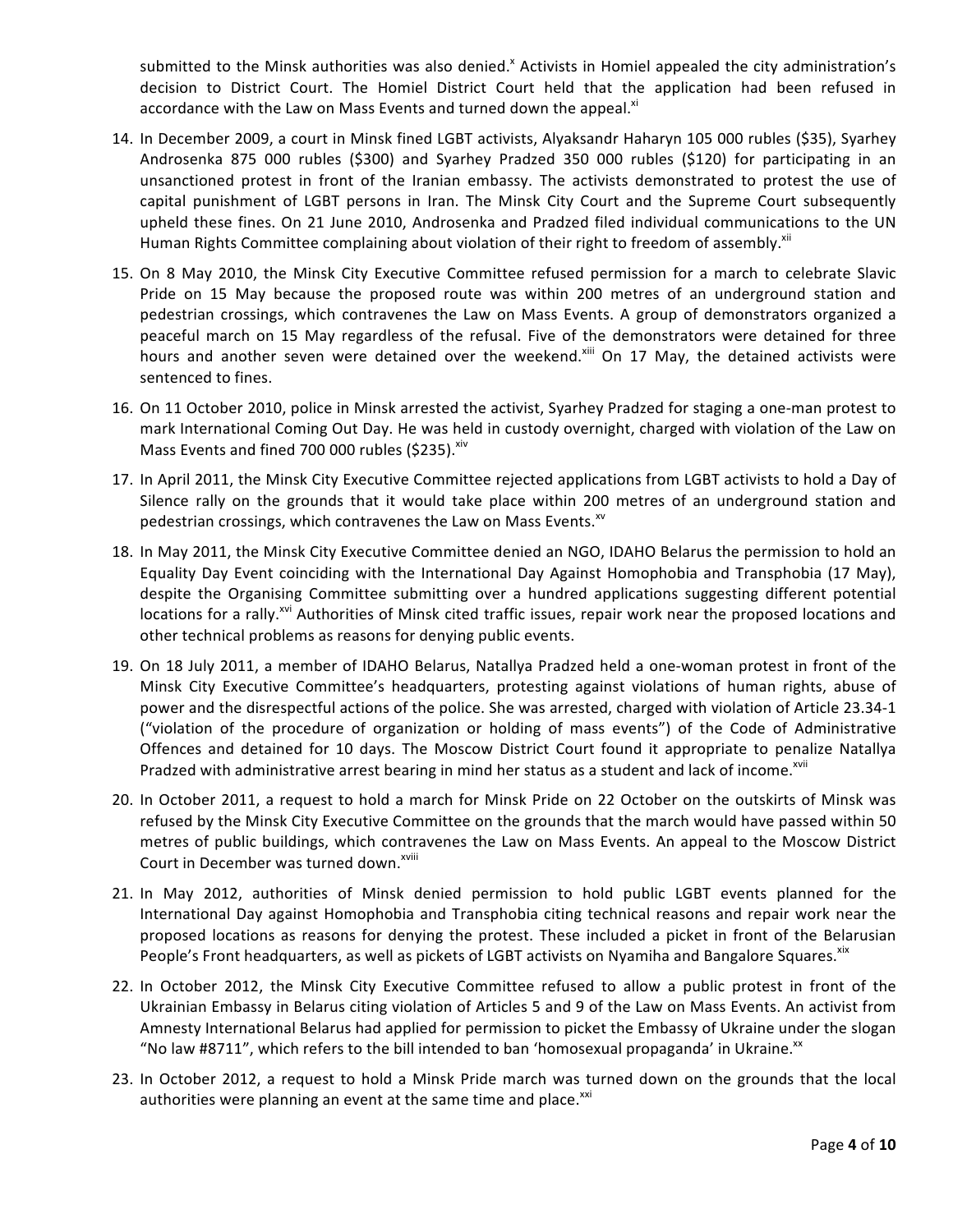- 24. In December 2013, organizers of Minsk Pride reported an unusual amount of obstacles preventing them from holding a week-long event. The Minsk City Executive Committee rejected the organizers' request to hold a march and a rally on two different days, citing "technical" and "timing" problems on the one hand, and inconsistencies with the Law on Mass Events on the other hand. Additionally, organizers had planned events in several private venues, a restaurant, and several clubs. Despite effective bookings, the venues' owners gave pretexts of last-minute water pipe bursts, electricity outages, or hurricanes to cancel the reservations. When verifying these claims, activists found that no such events had taken place, and the venues were open to the public, functioning normally.<sup>xxii</sup> Activists believe that business owners made cancellations because of the pressure from State authorities for associating with LGBT-related activities.
- 25. On 7 December 2013, police raided an apartment rented by several persons participating in Minsk Pride events. The police copied the passport data of the nine persons who were present and then demanded that they leave the apartment threatening them with possible arrests.<sup>xxiii</sup>

#### *Restrictions on freedom of association – Refusal to register LGBT organizations*

- 26. There are no officially registered LGBT NGOs in Belarus despite the existence of a number of active groups and organizations. State authorities refuse to register not only LGBT but any human rights organizations. NGOs in Belarus are subject to very detailed requirements which can serve as reasons for the authorities to refuse registration in the first place or to liquidate the organization for failure to comply with requirements. For example, the Law on Public Associations requires 50 founding members to register a nation-wide public association. The stringent requirements placed on NGOs, and the consequences of closure and threats of closure which result from a failure to comply with them, do not meet the tests of necessity for a legitimate purpose set out in international human rights law.<sup>xxiv</sup>
- 27. Seventy new NGOs were registered in 2013, which is the lowest number of NGOs registered annually since 2005. These registration figures show a bias on the part of the registering authorities against certain types of associations: 53% of them were sports organizations; not one of the registered NGOs focused on women's rights, gender equality, human rights, or any aspect of democratic transformation.<sup>xxv</sup>
- 28. In 2011, the State Security Agency (KGB)<sup>xxvi</sup> of the Republic of Belarus harassed a teenage member of GayBelarus in Hrodna, questioning him about the organization and its members. Another LGBT activist, Syarhey Pradzed, was questioned by police in Minsk about transgender activists on 21 January. Yet another activist, Maksim Haikou was interrogated in Vitebsk by KGB agents who inquired about the plans of GayBelarus to hold gay pride events in the city.<sup>xxvii</sup> There is documentation of GayBelarus activists being harassed by university authorities and the Ministry of Justice for being members of organization.<sup>xxviii</sup>
- 29. In 2011, GayBelarus attempted to register under the name of Alternativa Plyus. On 19 December, the Ministry of Justice rejected the application, citing minor errors in information on two of its 61 founders, such as a misspelled name and an incorrect birth date.<sup>xxix</sup>
- 30. In December 2012, GayBelarus applied again for registration, this time registering under the name of the national youth public association Human Rights Centre Lambda. The Ministry of Justice wrote refusing registration in February 2013. This time the reason for turning down their application was that the organization did not include in its statute any activities "supporting social maturity and comprehensive development of the Belarusian youth."xxx They further argued the association's name didn't reflect its real aims.<sup>xxxi</sup> On 18 April, the Supreme Court rejected an appeal against the Justice Ministry's decision to deny official registration to Human Rights Centre Lambda.<sup>xxxii</sup>
- 31. Following the application to register Human Rights Centre Lambda in December 2012, LGBT activists were subjected to a series of police raids and investigations which included incidents of ill-treatment. On the night of 11 – 12 January 2013, police officers entered a Minsk night club 6A where an LGBT party was taking place. They blocked the exit and interviewed everybody in the club checking their identity documents. The police claimed to be looking for an escaped convict. On the following night a similar incident occurred in Vitebsk at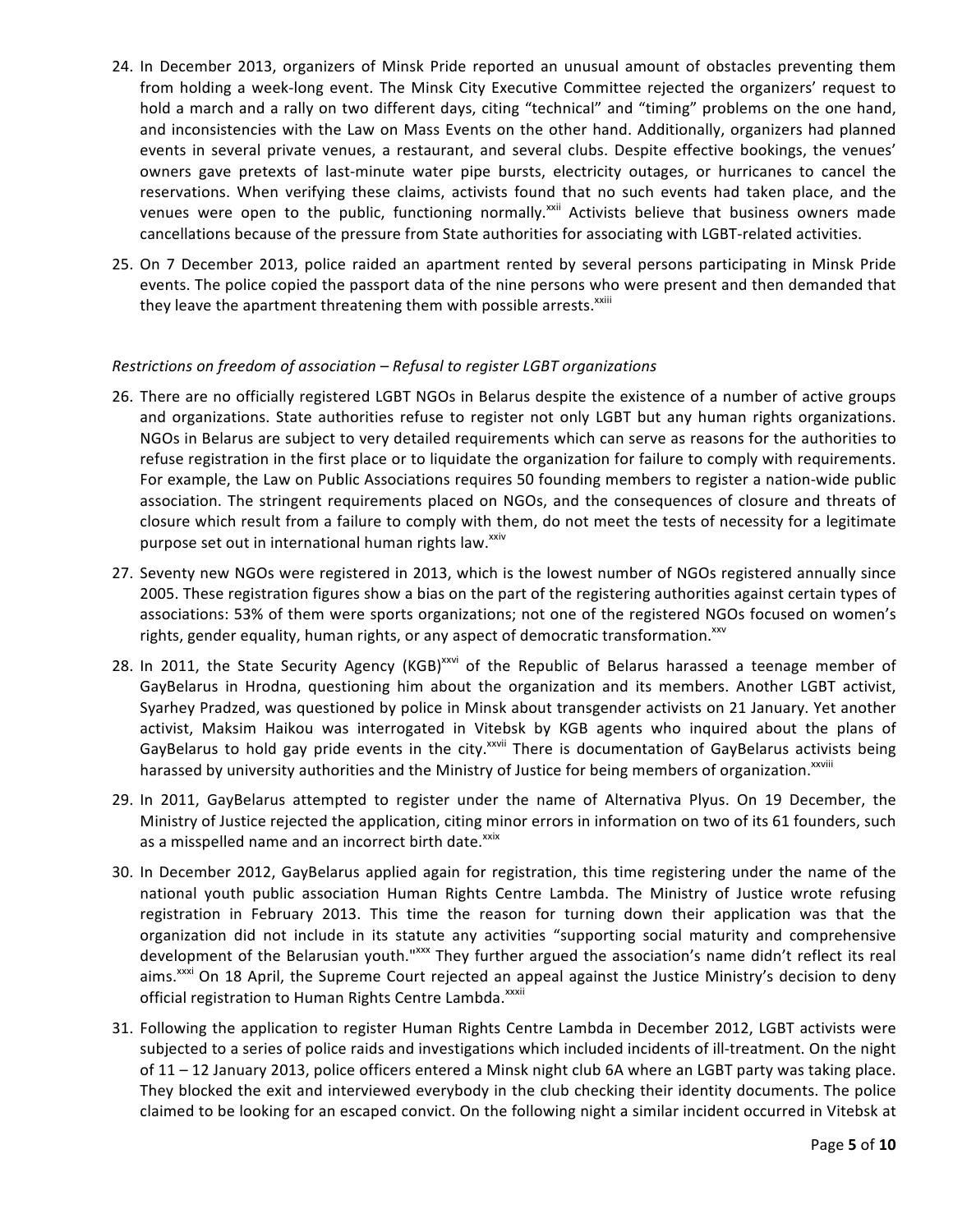the  $21^{st}$  Century Club. At about 11pm two duty policemen entered and said that they knew there was a "sexual minorities action" going on at the club. They stayed and watched what was going on for about an hour and then left. Half an hour later a group of police and special police forces entered. They immediately asked everybody to stand facing the wall – men on one wall and women on another. They wrote down everybody's details, and filmed everybody. According to activists, the police officers made homophobic jokes and indecent comparisons.<sup>xxxiii</sup> Club 6A was raided again in February, and 40 revellers were taken to a police station for identity checks. Activists reported that nine officers in civilian clothes declared the raid was related to Syarhei Androsenka, leader of GayBelarus, who was "engaged in things that are not supposed to be happening in Belarus". GayBelarus reported that Club 6A, "a space of active Belarusian LGBT life" for "almost ten years", closed down in March.<sup>xxxiv</sup> At least eight police raids were registered in January and February 2013. XXXV

- 32. Following these events 67 of 71 people whose names were on the list of the founding members of the Human Rights Centre Lambda were invited for questioning by the Department for drug control and the prevention of human trafficking of the Ministry of Internal Affairs in 12 different cities. They were called for questioning in connection with various crimes including drug trafficking and rape, but according to activists, the questions were not related to the alleged crimes, but to the founding members' sexual activity and the work of the organization. In many cases the police harassed the activists by arriving at places of their work or phoning up relatives causing embarrassment.<sup>xxxvi</sup>
- 33. In August 2013, authorities forced the closure of the Minsk and regional offices of "Vstrecha," an organization that focuses on HIV/AIDS education and support for men who have sex with men. Twice during the year, authorities summoned the organization's coordinator, Vadzim Kruk, for interrogation on the organization's activities, information about other LGBT activists, and his personal life. During the year the Vityebsk regional coordinator for the organization was asked to vacate his office because other NGOs that shared the office space faced pressure from State authorities for associating with LGBT-affiliated organizations.<sup>xxxvii</sup>

#### *Torture and other ill-treatment*

- 34. At least three LGBT activists (including Syarhey Androsenka, leader of GayBelarus) were subject to "preventive arrests" by Minsk Police on 15 June 2011. They were planning to participate in the silent protests taking place in Minsk that day. One activist was reportedly severely beaten by the police whilst in custody.<sup>xxxviii</sup>
- 35. Ihar Tsikchanyuk, an openly gay man and drag performer, was one of those questioned by police following the attempt to register Human Rights Centre Lambda in January 2013. He was held in a police station for one hour, beaten and subjected to threats and abuse for being gay before being released without charge. He told Amnesty International that he was undergoing treatment in hospital in Hrodna for a stomach ulcer when on 6 February 2013 two plain-clothes policemen entered the hospital ward and asked him to accompany them to the October District police station. He was taken to a third floor office where the police asked him a serious of questions about the make of his mobile phone, car and shoes. Not understanding the reason for the seemingly pointless questions Ihar Tsikchanyuk refused to answer. He consented to bend down and find out the make of his shoes at which point he was punched in the chest and fell down. He was asked to stand up and police punched him again a total of six times. The police officers then left the room and two different police officers then entered and asked him what he been doing in Minsk in December 2012 when he had gone to attend a meeting of GayBelarus. Ihar Tsikchanyuk refused to answer and then a female police officer entered and knowing Ihar Tsikchanyuk, she started to scroll through the photographs of Ihar Tsikchanyuk in drag that were on his mobile phone and showed the policemen who then started to mock him for being gay and threatened him with violence. The director of the ward on which Ihar was being treated then phoned the police station and demanded that he be sent back to the hospital. The police officers released him and drove him back to the hospital. Ihar Tsikchanyuk complained about the ill-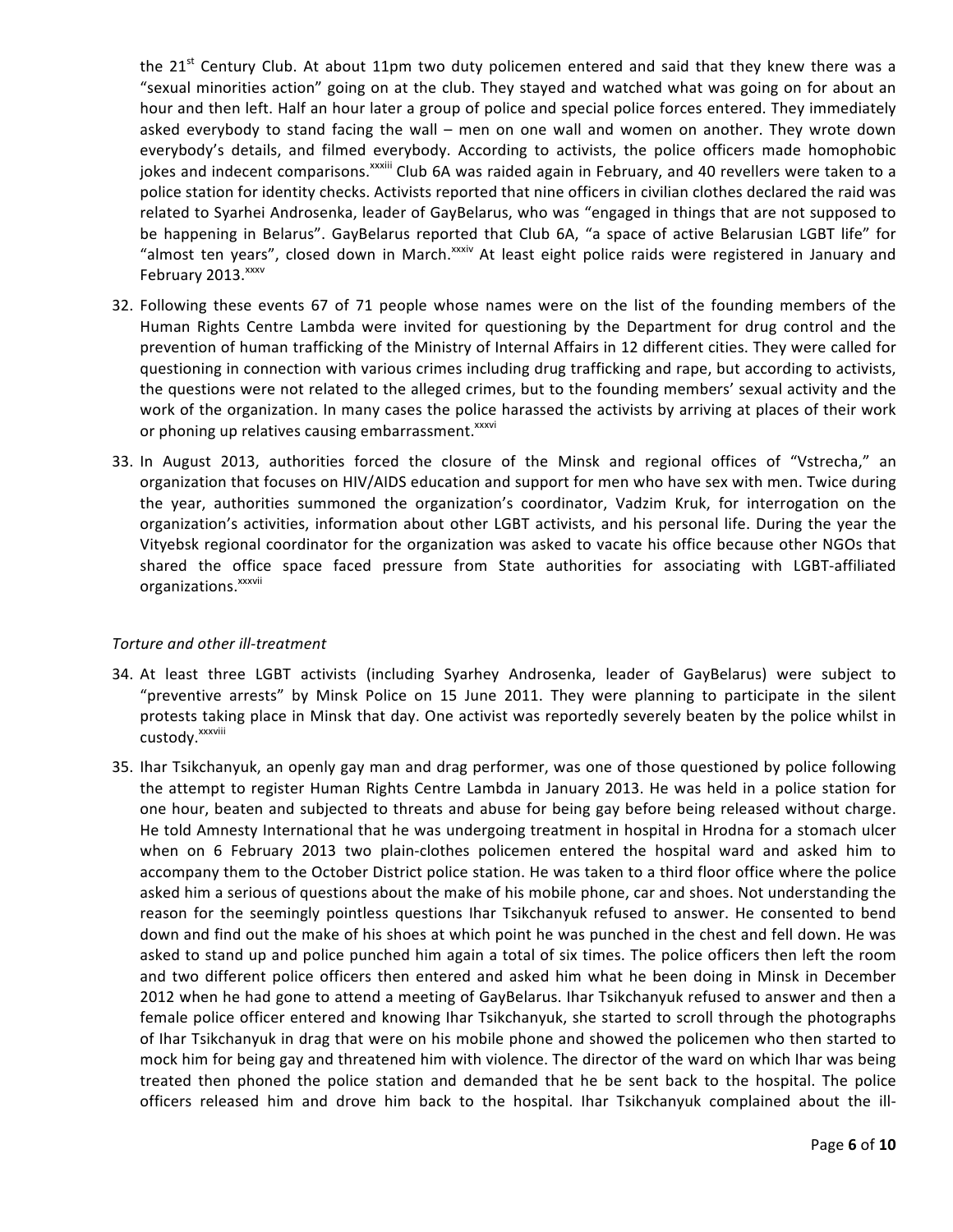treatment he had experienced at the police station and on 13 March the Prosecutor's office informed him that there was not enough evidence to start an investigation.<sup>xxxix</sup>

#### *Bias motivated violence*

- 36. Belarus has a penalty-enhancement statute for crimes motivated by racial, national, and religious hatred and discord.<sup>xl</sup> Bias motivated speech/violence on the grounds of sexual orientation, gender identity and expression (SOGIE) is not recognized in criminal law. From 2009-2013, GayBelarus has documented numerous instances of hate-motivated violence against LGBT persons,<sup>xii</sup> that rarely met with any law enforcement action. Some examples are described here.
- 37. On 24 August 2009, following a dispute at a bar, unknown persons followed and assaulted gay rights activist, Maksim Tsarkou. During the assault the assailants cursed at the victim and shouted homophobic slurs.<sup>xiii</sup>
- 38. In 2010, at least six physical assaults on LGBT people motivated by prejudice related to SOGIE were reported. Three of them involved serious bodily injury.<sup>xliii</sup>
- 39. In 2011, at least five physical assaults on LGBT people were reported in Brest, Homiel, Minsk and Pinsk, one of which involved serious bodily injury and one involved police brutality.<sup>xliv</sup>
- 40. In 2012, at least three physical assaults on LGBT people were reported, all committed by a group of persons and one resulting in serious injury after the victim disclosed his sexual orientation.<sup>xly</sup> In July, a young gay man was attacked in Minsk by a group of men. Four of them were identified by the police and acknowledged that they attacked him because he is gay. In September, only one of the assailants was prosecuted and sentenced to pay a fine by the Frunzenski District Court of Minsk. In September, a 17 year-old gay student was attacked by classmates in one of the professional schools of Brest. A year prior, the victim had disclosed his sexual orientation to a friend and this became known to his classmates. After the incident, the victim was hospitalised and diagnosed with an open fracture of the nose. He did not lodge a complaint as he did not want to disclose his sexual orientation to the police. In April, activists of the conservative youth organisation Young Front attacked a group of LGBT activists marching with rainbow flags during the Chernobyl Way march for democracy. The LGBT activists were eventually forced to go to the back of the march after their flags were grabbed by members of Young Front.<sup>xlvi</sup>
- 41. On 3 March 2013, two gay men were attacked and severely beaten by a group of men outside of gay club in Minsk. On 9 July, following the cyberbullying and harassment of LGBT activists, ultra-nationalist group "European Action - Belarus" offered 35 EUR as compensation for information about the home address of the leader of GayBelarus Syarhei Androsenka.<sup>xivii</sup>

# **D. Recommendations for action:**

#### *International obligations*

- 42. Bring domestic legislation into line with the country's obligations under international human rights treaties, in particular ICCPR and the UN Convention against Torture and other Cruel, Inhuman or Degrading Treatment or Punishment.
- 43. Comply with all UN Human Rights Committee decisions where it has found violations of freedom of association and assembly.
- 44. Recognize and extend full cooperation to the UN Special Rapporteur on Belarus by engaging in a substantive and constructive dialogue and facilitating a visit to the country.

#### *Freedom of assembly and association*

45. Make the following amendments to the Law on Mass Events to bring it into line with the requirements of ICCPR: reduce the restrictions on the location of events to only those which in the particular instance are demonstrably necessary for a permissible purpose recognised in international human rights law; remove the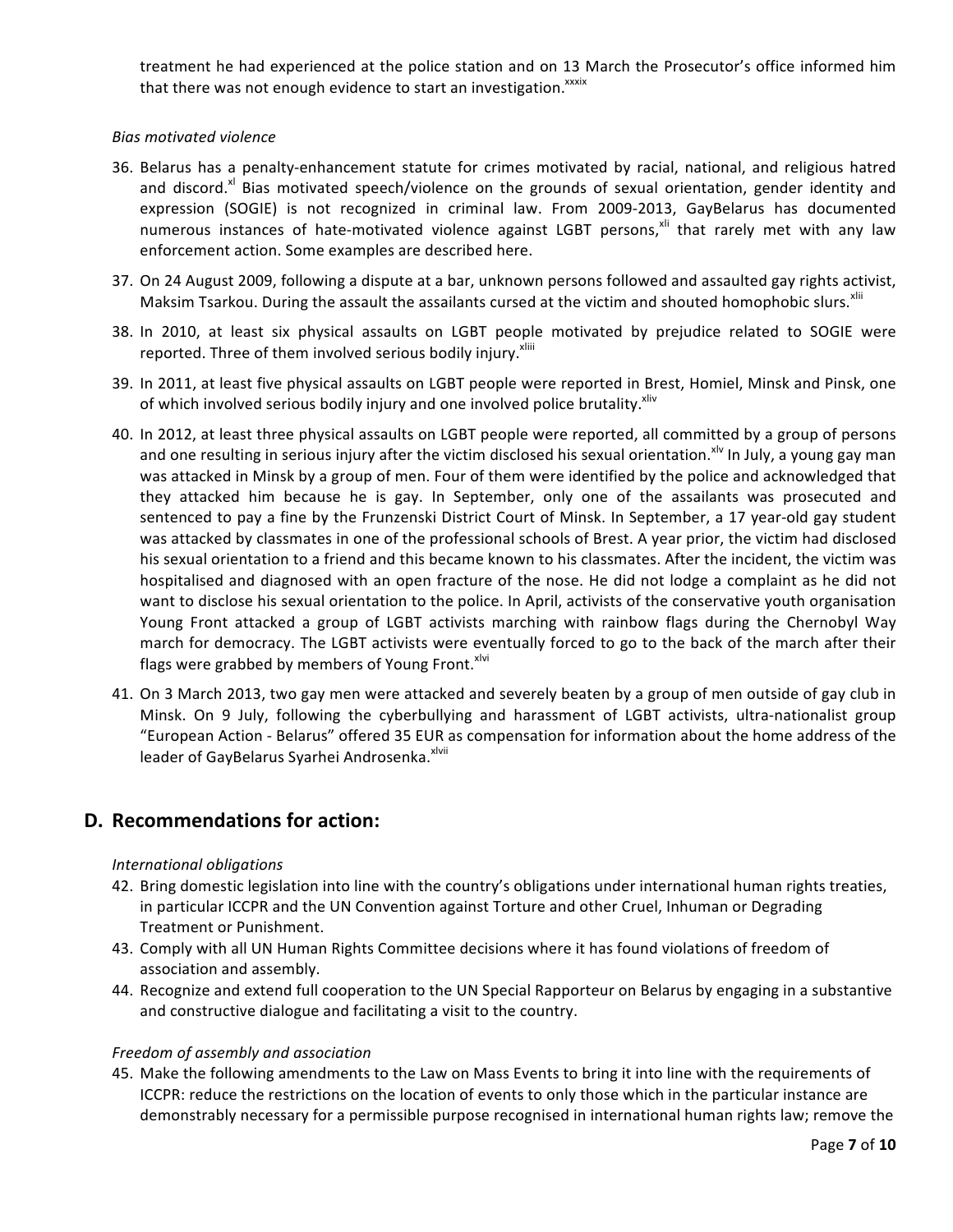requirement for organizers to provide for public safety, medical and cleaning services in relation to the event; remove the extensive restrictions on who can organize events; remove the requirement to report financial sources for events; remove Article 15 providing for the liquidation of any organization that fails to abide by that law; amend the definition of pickets to exclude actions by single individuals.

- 46. Allow the registration of LGBT organization GayBelarus.
- 47. Put an end to the pattern of obstruction, harassment and intimidation of NGOs directly and indirectly engaged in the promotion and defence of human rights in Belarus including LGBT groups.
- 48. Immediately abolish Article 193-1 of the Criminal Code criminalizing any activity on behalf of an unregistered organization. While registration may be a legitimate administrative requirement in order to be able to obtain legal personality as an organization, or to obtain benefits such as tax exemption for charities, the failure to register should not be reason to prohibit individuals from exercising their right to freedom of association.

## *Torture or other ill-treatment*

- 49. Ensure that there is a prompt, thorough, independent and impartial investigation into the allegations by Ihar Tsikchanyuk that he was beaten by police and targeted because of his sexual orientation. The officers responsible should be subject to disciplinary and criminal proceedings as appropriate.
- 50. Make amendments to the Criminal Code to include a comprehensive definition of torture as provided for in Article 1 of the UN Convention against Torture.
- 51. Sign, ratify and implement the Optional Protocol to the UN Convention against Torture.

## *Bias motivated violence*

- 52. Enact specific, tailored legislation to combat hate crime, motivated by prejudice related to SOGIE, providing for effective penalties that take into account the gravity of such crimes.
- 53. Collect, maintain and make public reliable data and statistics in sufficient detail on hate crimes and violent manifestations of intolerance against LGBT persons.
- 54. Promptly investigate hate crimes related to SOGIE and ensure that the motives of those convicted of hate crimes are acknowledged and publicly condemned by the relevant authorities and by the political leadership.

 $^{\text{ii}}$  A/HRC/RES/23/15, A/HRC/RES/20/13, A/HRC/RES/17/24.

iii A/HRC/26/44.

iv A/HRC/23/52.

 $V$  Article 22 of the Constitution: "All shall be equal before the law and entitled without discrimination to equal protection of their rights and legitimate interests".

<sup>vi</sup>http://www.spiegel.de/international/europe/better-to-be-a-dictator-than-gay-germany-slams-lukashenkoover-slur-a-819458.html.<br><sup>vii</sup>http://www.state.gov/j/drl/rls/hrrpt/2013/eur/220256.htm.

in The Sexual Rights Initiative (SRI) is a coalition including: Action Canada for Population and Development (Canada); Egyptian Initiative for Personal (The Sexual Rights Initiative for Personal Rights (Egypt); Federation for Women and Family Planning (Poland); Creating Resources for Empowerment and Action (India); Coalition of African Lesbians (Africa); Akahata Equipo de Trabajo en Sexualidades y Generos (Latin America) and others. www.sexualrightsinitiative.com.

viii http://ilga-europe.org/home/guide\_europe/country\_by\_country/belarus/fact\_finding\_mission\_to\_belarus.

ix http://www.gayrussia.eu/en/world/1181/.

<sup>x</sup> http://www.state.gov/j/drl/rls/hrrpt/2009/eur/136021.htm.

<sup>&</sup>lt;sup>xi</sup> What is not permitted is prohibited: Silencing civil society in Belarus, London: Amnesty International, 2013.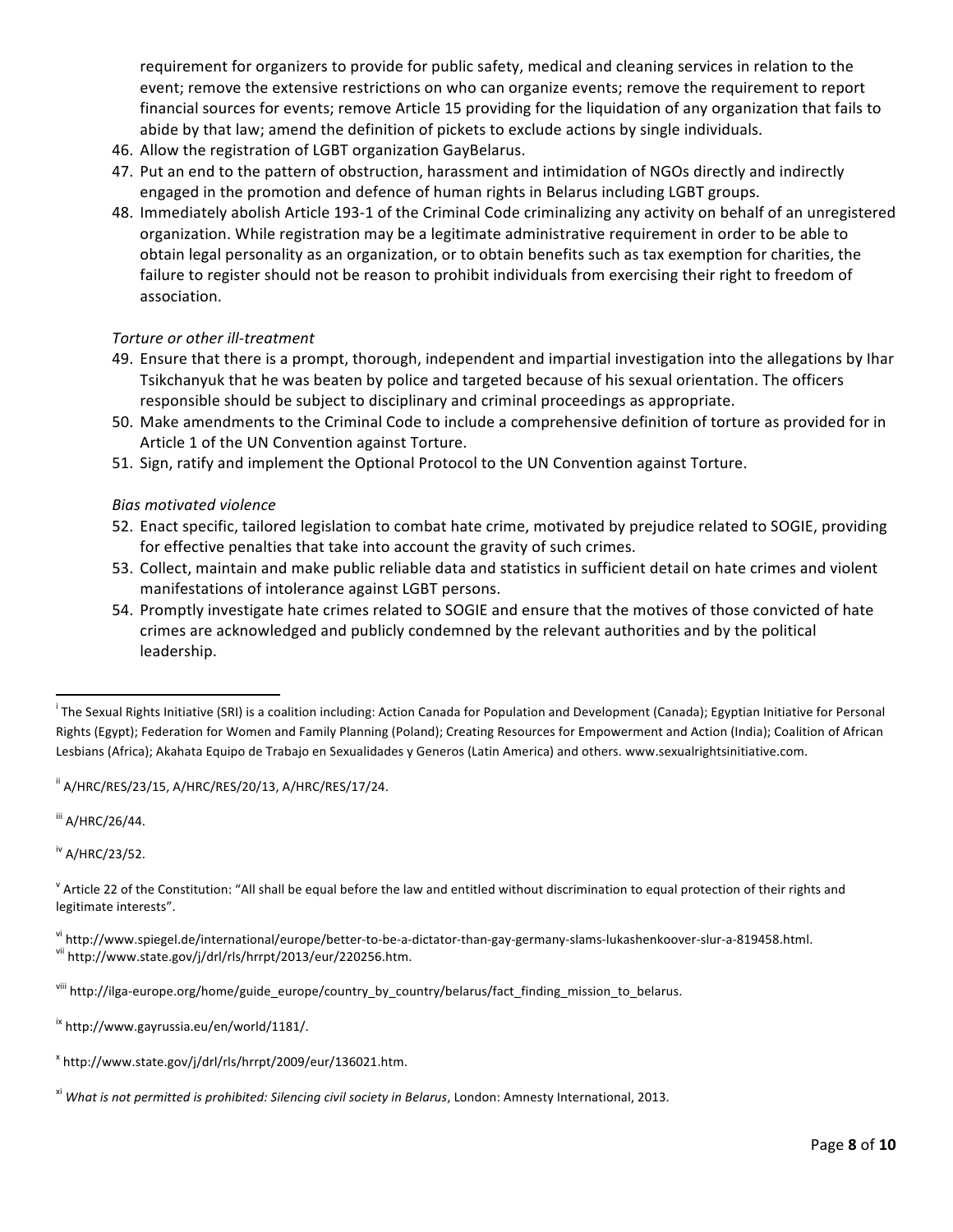xii http://www.state.gov/j/drl/rls/hrrpt/2010/eur/154414.htm.

<sup>xiii</sup> What is not permitted is prohibited: Silencing civil society in Belarus, London: Amnesty International, 2013.

xiv http://www.state.gov/j/drl/rls/hrrpt/2010/eur/154414.htm.

<sup>xv</sup> ILGA-Europe Annual Review 2011: Belarus.

xvi Ibid.

xvii http://gaybelarus.org/naviny/belarus/natalya-praded-na-svobode-rasskazyvaet-o-svoih-10-dnyah-za-reshetkoi-vidye.html.

<sup>xviii</sup> What is not permitted is prohibited: Silencing civil society in Belarus, London: Amnesty International, 2013.

xix ILGA-Europe Annual Review 2013: Belarus.

 $\frac{xx}{x}$ http://www.news.gayby.net/news/2012-10-26-6736.

<sup>xxi</sup> What is not permitted is prohibited: Silencing civil society in Belarus, London: Amnesty International, 2013.

xxii ILGA-Europe Annual Review 2014: Belarus.

xxiii http://gaybelarus.org/english/minsk-gay-pride/statement-on-the-results-of-the-ix-lgbt-human-rights-forum-minsk-gay-pride-2013.html.

<sup>xxiv</sup> What is not permitted is prohibited: Silencing civil society in Belarus, London: Amnesty International, 2013.

xxv http://belngo.info/2014.padry-htavany-aglyad-svabody-asatsy-yatsy-yau-u-belarusi-pravavoe-asyarodz-dze-dlya-nka-istotna-ne-z-myanilasya-u-2013-godze.html

xxvi Acronym for Komitet Gosudarstvennoy Bezopasnosti (Russian translit.).

xxvii http://www.gaystarnews.com/article/kgb-pressures-gaybelarus-teen-activist.

xxviii ILGA-Europe Annual Review 2011: Belarus.

xxix http://gaybelarus.org/naviny/belarus/belaruskuyu-respublikanskuyu-lgbt-arganizacyyu-ne-zaregistravali.html.

xxx http://spring96.org/en/news/61307. 

xxxi ILGA-Europe Annual Review 2014: Belarus.

xxxii http://www.state.gov/j/drl/rls/hrrpt/2013/eur/220256.htm.

xxxiii http://belarusdigest.com/story/attempt-register-lgbt-organisation-belarus-provokes-police-raids-12972. 

xxxiv ILGA-Europe Annual Review 2014: Belarus.

xxxv http://www.civilrightsdefenders.org/news/campaign-against-lgbt-organisation/. 

<sup>xxxvi</sup> What is not permitted is prohibited: Silencing civil society in Belarus, London: Amnesty International, 2013.

xxxvii http://www.state.gov/j/drl/rls/hrrpt/2013/eur/220256.htm.

xxxviii ILGA-Europe Annual Review 2011: Belarus.

<sup>xxxix</sup> *What is not permitted is prohibited: Silencing civil society in Belarus*, London: Amnesty International, 2013.

 $x$ <sup>l</sup> Criminal Code of the Republic of Belarus, Article 64-1, para 9.